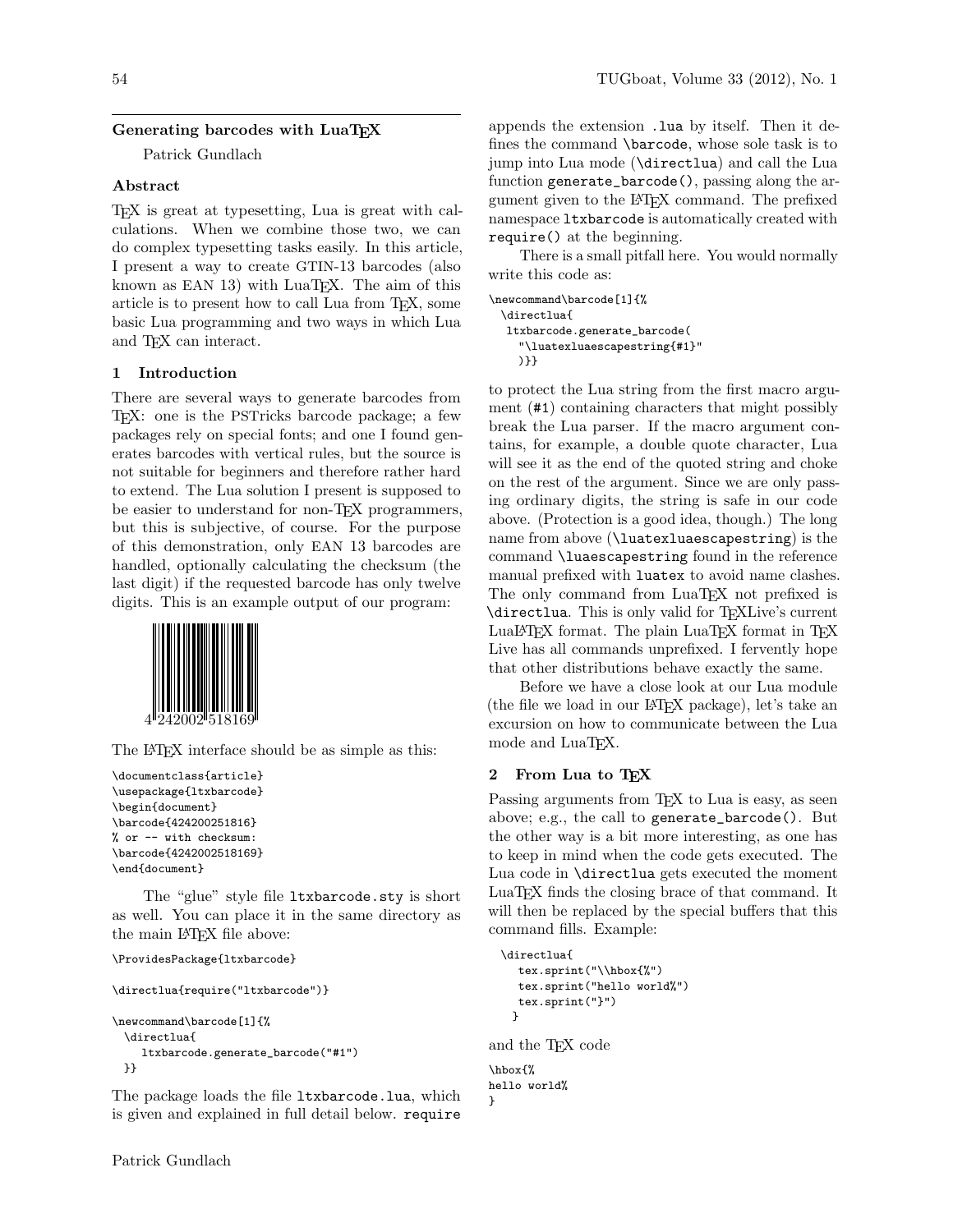are more or less equivalent. Thus, strings can be split into smaller chunks and automatically concatenated (with line endings as separators) automatically at the end of the \directlua call. What is not possible, though, is the following:

```
\directlua{
 tex.sprint("\\setbox0\\hbox{hello world!}")
 % does NOT work because box 0 is not set yet:
 tex.sprint(
   string.format(
     "The width of box 0 is now \%d",
       tex.box[0].width ))
}
```
Inside \directlua it is not possible to mix TEX and Lua calculations like this, because the T<sub>E</sub>X value is not known until the end of the \directlua call. So you cannot operate on the box dimensions before TEX typesets that box. Keep this in mind as we compare the two approaches I will show now.

#### 3 Solution one: tex.sprint()

The first approach is to calculate the barcode itself (this is a simple routine) and construct a set of \hbox, \vrule and \kern commands with the Lua function tex.sprint(). Before we dive into the main function, we start with the head of the Lua file (named ltxbarcode.lua). Most Lua modules start with a call to module(). We make all but the main functions local, meaning that they are only visible inside the module.

```
module(...,package.seeall)
local add_checksum_if_necessary, mkpattern,
    split_number, calculate_unit, pattern_to_wd_dp
```
Now comes the heart of the module. We use the method described above to generate a sequence of TEX commands that get executed right after the \directlua call. The idea is to draw the barcode with vrules and kerns and add the digits below in a separate box.

```
function generate_barcode( str )
  −− If we only pass 12 digits , the 13th will be added.
 str = add_checksum_if_necessary(str)
  −− The smallest bar/gap is 1/7th the width of a digit.
  −− It is font dependent.
 local u = calculate\_unit()
```
−− We start with the hbox for the bars: tex.sprint(

- [[\newbox\barcodebox\setbox\barcodebox\hbox{%]] )
- −− The pattern is a string of digits that represent
- −− the width of a bar or a gap. 0 is a special marker
- −− for a longer bar of width 1. The widths are
- −− multiplied by 1/7th of the width of a digit , because
- −− the sum of the widths for a single digit add up to 7.

```
−− A sample pattern starts with:
−− 80103211112312132113231132111010132...
−− See function mkpattern() for a detailed explanation.
local pattern = mkpattern(str)
−− For each element in the pattern we generate a gap or
−− a bar of the width denoted by that element. A depth
- >0 is used for the bars in the middle and both sides.
−− This is technically not necessary, but added to have
−− visually pleasing barcodes .
local wd,dp -- width and depth of a bar
for i=1,string.len(pattern) do
  wd, dp = pattern_to_wd_dp(pattern,i)−− The even elements are the vertical bars (vrules) ,
  −− the odd ones are the gaps (kerns).
  if i % 2 == 0 then
    tex.sprint(string.format(
      [[\vrule width %dsp height 2cm depth %s]],
      wd * u, dp)else
    tex.sprint(string.format(
        [[\kern %dsp]],wd * u))
  end
end
−− We now have the hbox with the bars and
−− add the hbox with the digits.
tex.sprint([[}\vbox{\hsize\wd\barcodebox \box\
     barcodebox\kern -1.7mm\hbox{%]])
−− The digits below the barcode are split into three
−− groups: one in front of the first bar, the first
−− half of the other digits are left of the center
−− bar, and the remaining digits are to the right
−− of the center bar.
local first,second,third = split_number(str)
tex.sprint(string.format(
   [[%s\kern %dsp %s\kern %dsp%s}}]],
   first, 5 * u, second, 4 * u, third ))
```


The main function uses several helper functions. One of them calculates the width of the smallest bar and the smallest gap, which is exactly 1/7th the width of a digit. We make use of LuaT<sub>EX</sub>'s font library where we can get access to the current font. The glyph number 48 is the digit zero; theoretically, this is encoding-dependent, but in practice it works in all cases.

```
function calculate_unit()
  −− The relative widths of a digit represented by the
  −− barcode add up to 7.
 local currentfont = font.fonts[font.current()]
 local digit_zero = currentfont.characters[48]
 return digit_zero.width / 7
end
```
The next function determines the width and the depth of a vertical rule. The height is fixed (we could have made that customizable, but the reader should be left with some task to do).

```
function pattern_to_wd_dp( pattern,pos )
 local wd,dp
```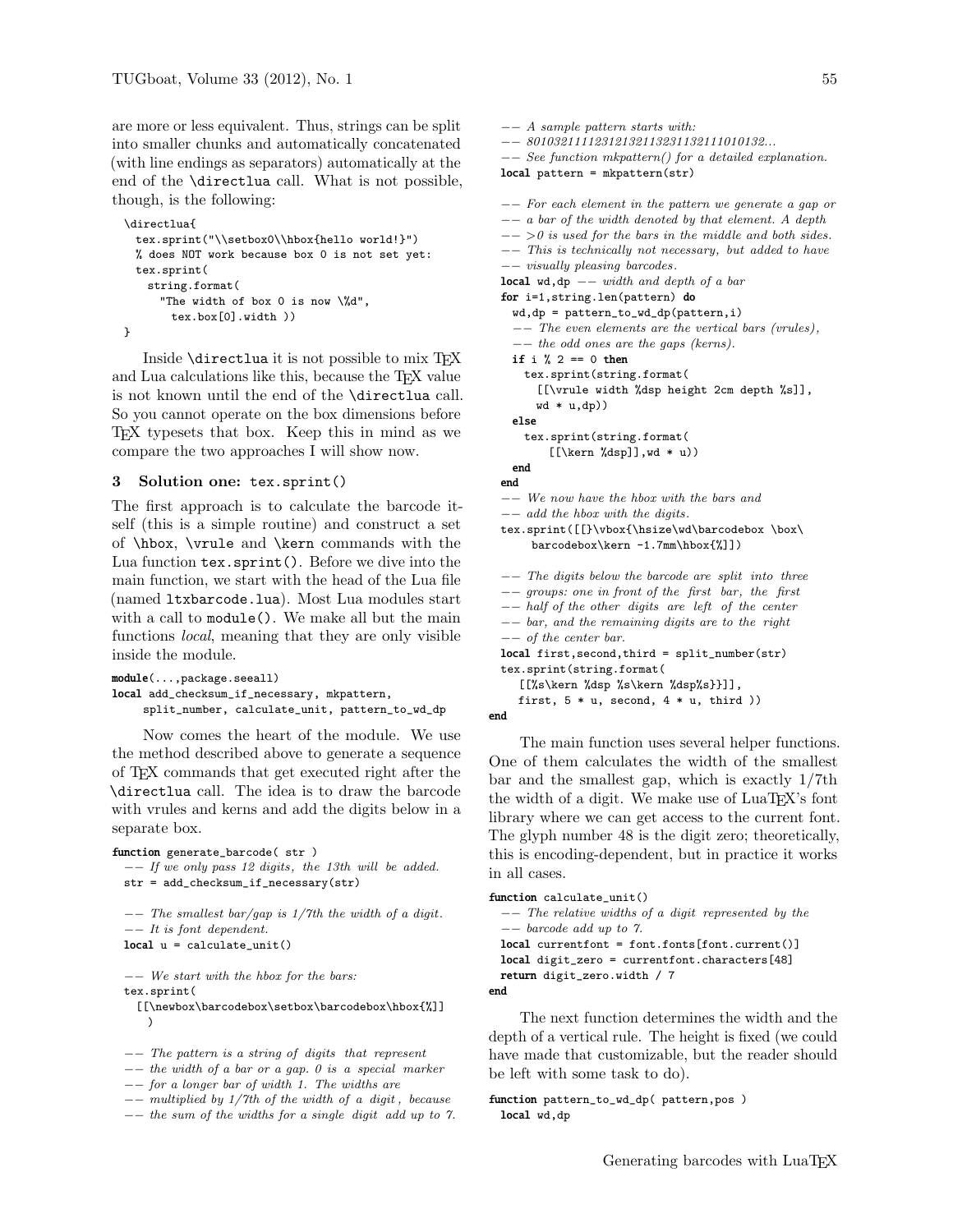```
wd = tonumber(string.sub(pattern,pos,pos))
 if wd == 0 then
   dp = "2mm"
   wd = 1else
   dp = "0mm"end
 return wd,dp
end
```
The calculation of the checksum is straightforward. We sum up all the digits, every other digit is multiplied by 3 (counted from the last digit backwards) and the checksum is the amount you need to add to get to the next multiple of 10. The sum is only calculated if not given by the user. (A future version could check a user-supplied value.)

```
function add_checksum_if_necessary( str )
 if string. len(str) == 13 then
   return str
 end
 local sum = 0local len = string.len(str)
 for i=len,1,-1 do
   if (len - i) % 2 == 0 thensum = sum + tonumber(string.sub(str,i,i)) * 3else
     sum = sum + tonumber(string.sub(str,i,i))
   end
 end
 local checksum = (10 - \text{sum } %10) % 10
 return str .. tostring(checksum)
end
```
The following pattern generation is the heart of the algorithm. The barcode is divided into smaller parts where two bars and two gaps represent a single digit. The widths of these vary between "one" and "four", multiplied by any sensible width. The widths for a single digit add up to 7 of these units and are expressed by a simple pattern such as 2221 for the digit 1. The first digit in a barcode is not represented by a bar–gap pair, but rather encoded in the representation of the next six digits. If, for example, the first digit is a 1, the third, fifth and sixth "digits" have to be reversed. See the array mirror\_t in the code below. In the example above the reversed pattern is 1222. We add some space to the left of the barcode for the first digit and also mark the left and right edge with the special mandatory pattern 111. Actually it is 010 which we recognize later to increase the length of these bars.

#### function mkpattern( str )

−− These are the digits represented by the bars .

```
−− 3211 for example means a gap of three units,
```

```
−− a bar two units wide, another gap of width one
```

```
−− and a bar of width one.
```

```
local digits_t = {"3211","2221","2122","1411",
          "1132","1231","1114","1312","1213","3112"
    }
```

```
−− The first digit is encoded by the appearance of the
−− next six digits . A value of 1 means that the
−− generated gaps/bars are to be inverted.
local mirror_t = {\n    "-----", "--1-11", "--11-1","--111-","-1--11","-11--1","-111--",
             "-1-1-1","-1-11-","-11-1-"}
```

```
−− Convert the digit string into an array.
local number = \{\}for i=1,string.len(str) do
 number[i] = tonumber(string.sub(str,i,i))
end
```

```
−− The first digit in a barcode determines how the
−− next six digit patterns are displayed .
local prefix = table.remove(number,1)
local mirror_str = mirror_t[prefix + 1]
```

```
−− The variable pattern will hold the constructed
−− pattern. We start with a gap that is wide enough
−− for the first digit in the barcode and the special
−− code 111, here written as 010 as a signal to
−− create longer rules later .
local pattern = "8010"
local digits_str
for i=1,#number do
  digits_str = digits_t[number[i] + 1]
  if string.sub(mirror_str,i,i) == "1" then
   digits_str = string.reverse(digits_str)
  end
  pattern = pattern .. digits_str
   −− The middle two bars.
  if i==6 then pattern = pattern .. "10101" end
end
−− Append the right 111 pattern as above.
return pattern .. "010"
```
end

The last function splits the barcode into three parts so we can display the digits below the barcode with some gaps in between.

```
function split_number( str )
 return string.match(
   str,"(%d)(%d%d%d%d%d%d)(%d%d%d%d%d%d)"
   )
end
```
The net result of this code is a T<sub>F</sub>X string like this:

```
\newbox\barcodebox\setbox\barcodebox\hbox{%
\kern 374492sp
\vrule width 46811sp height 2cm depth 2mm
\kern 46811sp
...
\vrule width 46811sp height 2cm depth 2mm
}\vbox{\hsize\wd\barcodebox\box\barcodebox\kern -1.7
    mm\hbox{%
8\kern 234057sp 008940\kern 187246sp027004}}
```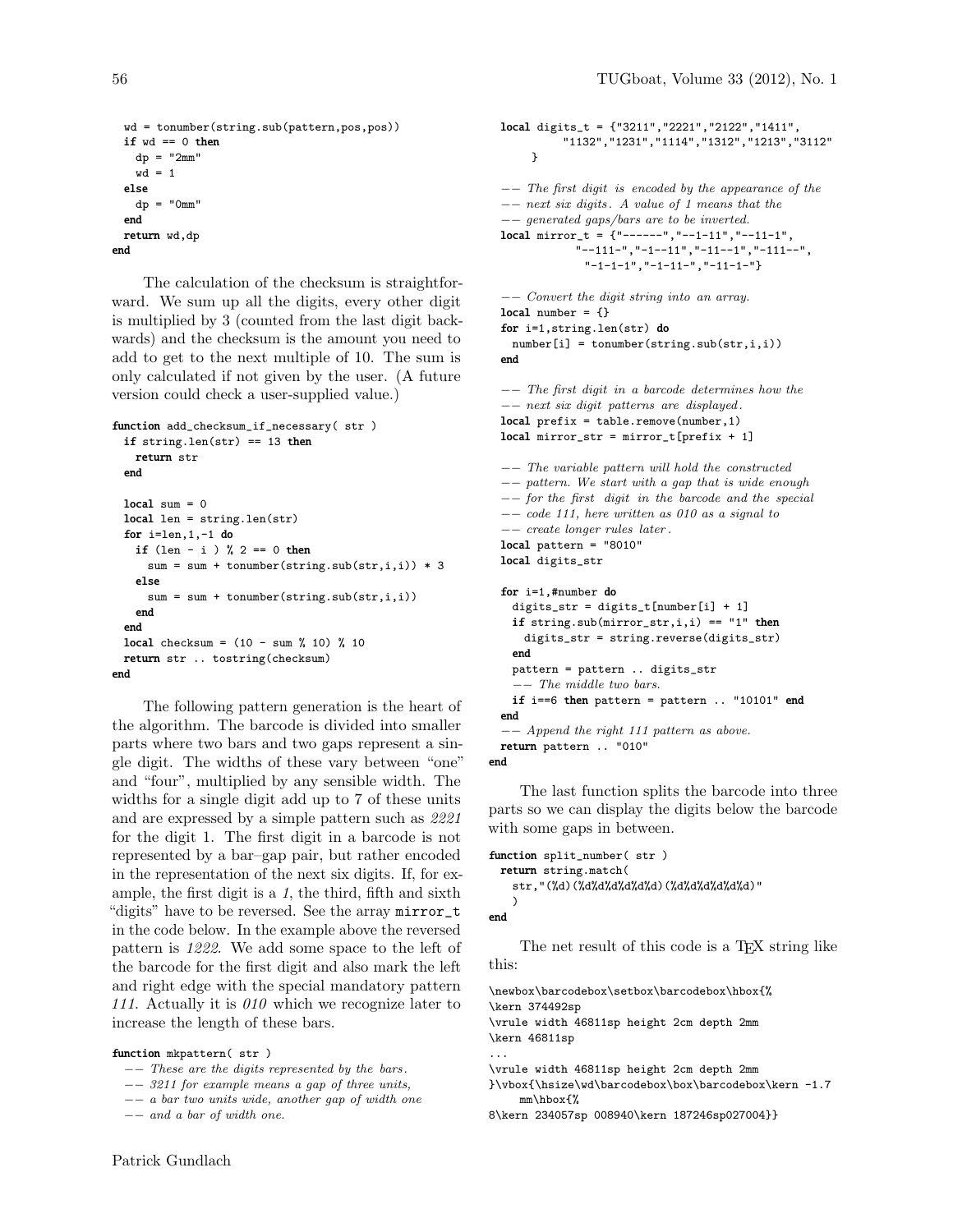This is what T<sub>EX</sub> sees after the closing brace of \directlua. While this solution works fine in our small example, it can get a bit tedious, because of the string passing and the necessity to escape all occurrences of the well-known funny T<sub>EX</sub> chars such as % and others. Luckily with LuaTEX, our new swiss army knife in the TEX world, we have another approach to that problem.

### 4 Solution two: direct typesetting with low-level nodes

The other approach to that problem looks like using a sledge-hammer to crack a nut. But once one becomes used to it and some helper functions defined, this solution is well-suited for many tasks when we are using Lua for program logic. The idea is to create the fundamental data structures TEX uses internally for representing the typeset material: a node. A node can represent a glyph, a rule, a glue, a whatsit and all other items we know from The T<sub>E</sub>Xbook. The typeset digit '0' for example could be represented by a table with these entries:

| entry | value |
|-------|-------|
| id    | 37    |
| char  | 48    |
| font  | 15    |
| lang  | 11    |

There are other optional entries in that table, but only the prev and the next entries are necessary for building a more complex data structure. The table above can be constructed from Lua like this:

```
n = node.new("glyph") --- internal id: 37n.char = 48n.font = 15n.lang = 0
```
To construct a horizontal box with the digit created above a call to node.hpack() is sufficient: hbox =  $node.hpack(n)$ 

Which is the same as \hbox{0} except that the box is only kept in TEX's memory and not put into the PDF. It gets more complex when you want more than one item to be placed in a box. You then need to create the nodes and chain them together into a list. Every node has prev and next table entries which are to be set to the predecessor and successor nodes. So in the case of the two digits 0 and 1 placed in a horizontal box, it would look like:

```
digit_0 = node.new("glyph")
digit_1 = node.new("glyph")
−− not shown: fill the tables as above
digit_0.next = digit_1digit_1.prev = digit_0
hbox = node.hpack(digit_0)
```
The result is a data structure that can be visualized by the following graphic:



The list entry of the hlist (hbox) points to the node list starting with the digit 0. The idea for our second approach is to create a node list that represents the vertical bars and gaps (rule and kern nodes) and digits. We create a few more helper functions as well as the new main function:

```
local add_to_nodelist, mkrule, mkkern, mkglyph
function generate_barcode_lua( str )
 str = add_checksum_if_necessary(str)
 local u = calculate_unit()
```
local nodelist

```
−− The even elements are the rules,
−− the odd ones are the gaps.
local pattern = mkpattern(str)
local wd,dp
for i=1,string.len(pattern) do
  wd,dp = pattern_to_wd_dp(pattern,i)
  if i \% 2 == 0 then
   nodelist = add_to_nodelist(
     nodelist,mkrule(
       wd * u,tex.sp("2cm"),tex.sp(dp)))
  else
   nodelist = add_to_nodelist(
     nodelist,mkkern(wd * u))
  end
end
−− barcode top will become the vbox as in the
−− first solution .
local barcode_top = node.hpack(nodelist)
barcode_top = add_to_nodelist(
  barcode_top,mkkern(tex.sp("-1.7mm")))
−− The following list holds the displayed digits.
nodelist = nil
```

```
for i,v in ipairs({split_number(str)}) do
 for j=1,string.len(v) do
   nodelist = add_to_nodelist(
     nodelist,mkglyph(string.sub(v,j,j)))
 end
 if i == 1 then
   nodelist = add_to_nodelist(
       nodelist,mkkern(5 * u))
 elseif i == 2 then
```

```
nodelist = add_to_nodelist(
   nodelist,mkkern(4 * u))
```